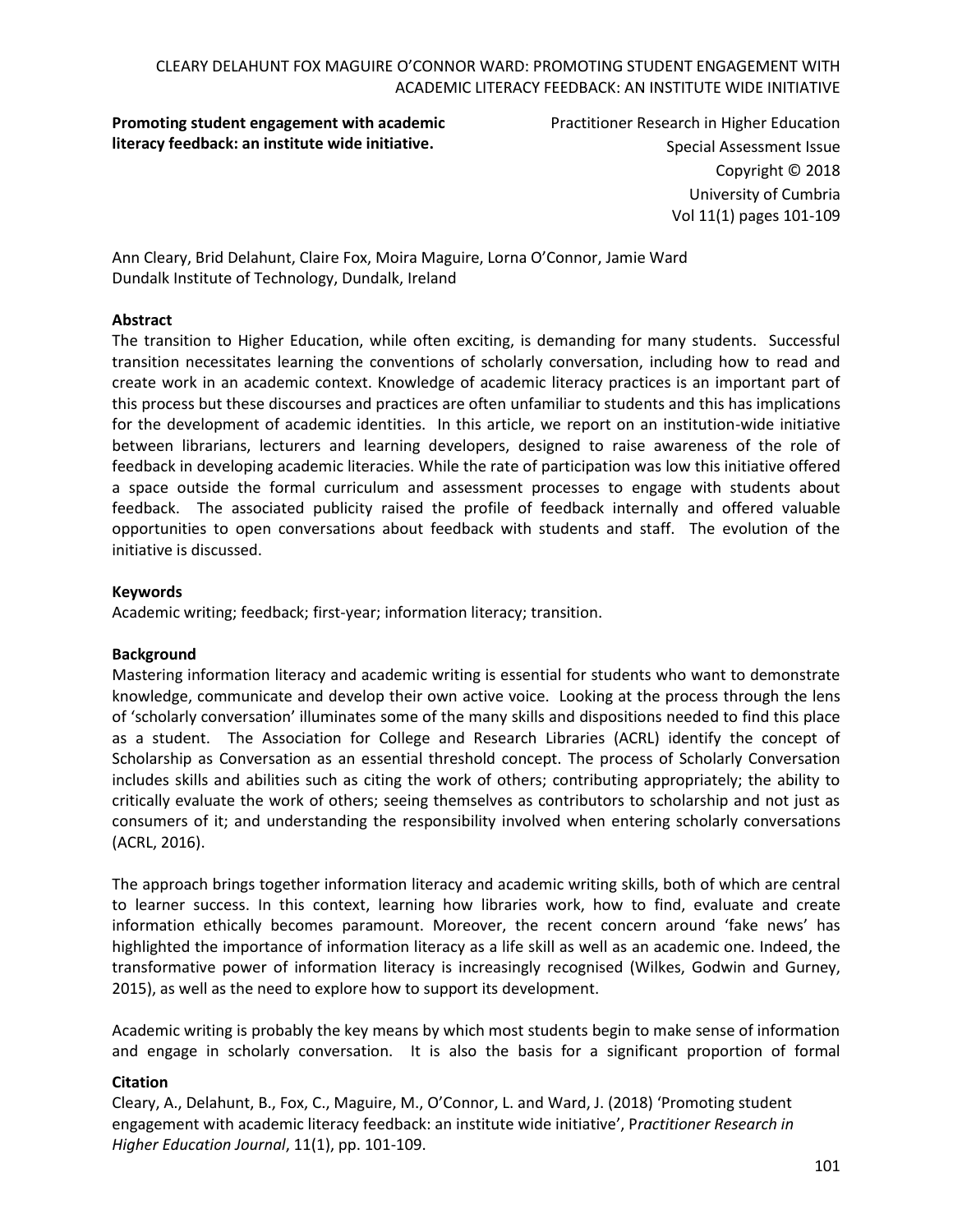assessment for students in Ireland and the United Kingdom. In the case of both information literacy and academic writing there has been a shift from a cognitive focus on skills to an understanding of academic literacies as social practices closely linked to identities (e.g. Gourlay and Deane, 2012).

However academic literacy practices have long been recognised as challenging for many students. As McNaught and Hoyne (2012) explain, learning to write academically is complex and demands competence in two distinct areas. The first they term 'mechanical' and includes aspects such as using and citing sources appropriately, paraphrasing and editing work. The second is more complex. Not only does it include higher order cognitive skills, such as the evaluation, synthesis and transformation of information but it requires the transmission of same via the writer's own 'voice'. Evidence suggests that instruction that focuses on the mechanical or technical skills and under-emphasises process and purpose may be counter-productive (Delahunt et al., 2012; McGowan, 2005). In particular, it can lead to an overemphasis on avoiding plagiarism that generates anxiety and undermines students' efforts to begin to engage in scholarship (Delahunt et al., ibid).

A further challenge, particularly in terms of finding a voice, is the tacit nature of knowledge about academic writing (Elton, 2010; Gourlay, 2009). Despite the central role of academic writing in most disciplines, it has been described as 'invisible' (Coffin et al., 2003), with expectations often implicit. Feedback can help to make these expectations more explicit and understandable. The role of feedback in supporting learning is widely acknowledged (e.g. Black and William, 1998; Carless, 2015; Orsmond et al., 2013), and increasingly is recognised as an important driver in the development of academic literacies. It offers the potential to make 'space' for academic literacies in the curriculum (Delahunt et al., 2012) and has been identified by students as an important driver for improving their writing (Everitt-Reynolds et al., in press). Yet, despite the importance of feedback, evidence shows that students are often dissatisfied with it and there are concerns around student engagement with it (Gibbs & Simpson, 2004; Parker & Winstone,2016). Ali, Rose and Ahmeda (2015) reported that students' perceptions of feedback declined as their studies progressed and argued that early intervention is needed to promote long-lasting engagement with it. This was an important driver for this project: we wanted to send an explicit message, to all first-years, that feedback is important and that engagement with it, commitment and efforts to improve are valued in this institution.

As our understanding of the relationship between feedback and learning has developed, a reconceptualisation of the potential of feedback has emerged. No longer perceived as a linear process, with the lecturer 'giving' and the student 'receiving', current discourse situates feedback as a dynamic and transactional process that ultimately promotes self -regulated learners (Carless, 2015; Sambell, 2015). This challenges us to move away from the notion of feedback as ultimately linked with assessment. Rather we are tasked with new ways of thinking about feedback, beyond the bounds of formal evaluations. This initiative was developed as a case-study for a [Irish] nationally funded multiinstitutional project, Y1 Feedback which aimed to enhance feedback in the first-year, using digital technologies. The project offered an opportunity to focus on feedback in a purely formative way, outside the formal assessment processes. Specifically, the aims of this initiative were to:

- Raise the profile of feedback among first years and encourage engagement with it.
- Demonstrate that feedback and effort are valued within the institute,
- Encourage students to view academic literacy development as an ongoing process,
- Foster cross-institute collaboration to promote academic literacy.

The initiative is distinctive not least because it involved partnership between librarians, the Learning and Teaching Centre and lecturers. Our collaborative efforts occurred in a 'space' outside the formal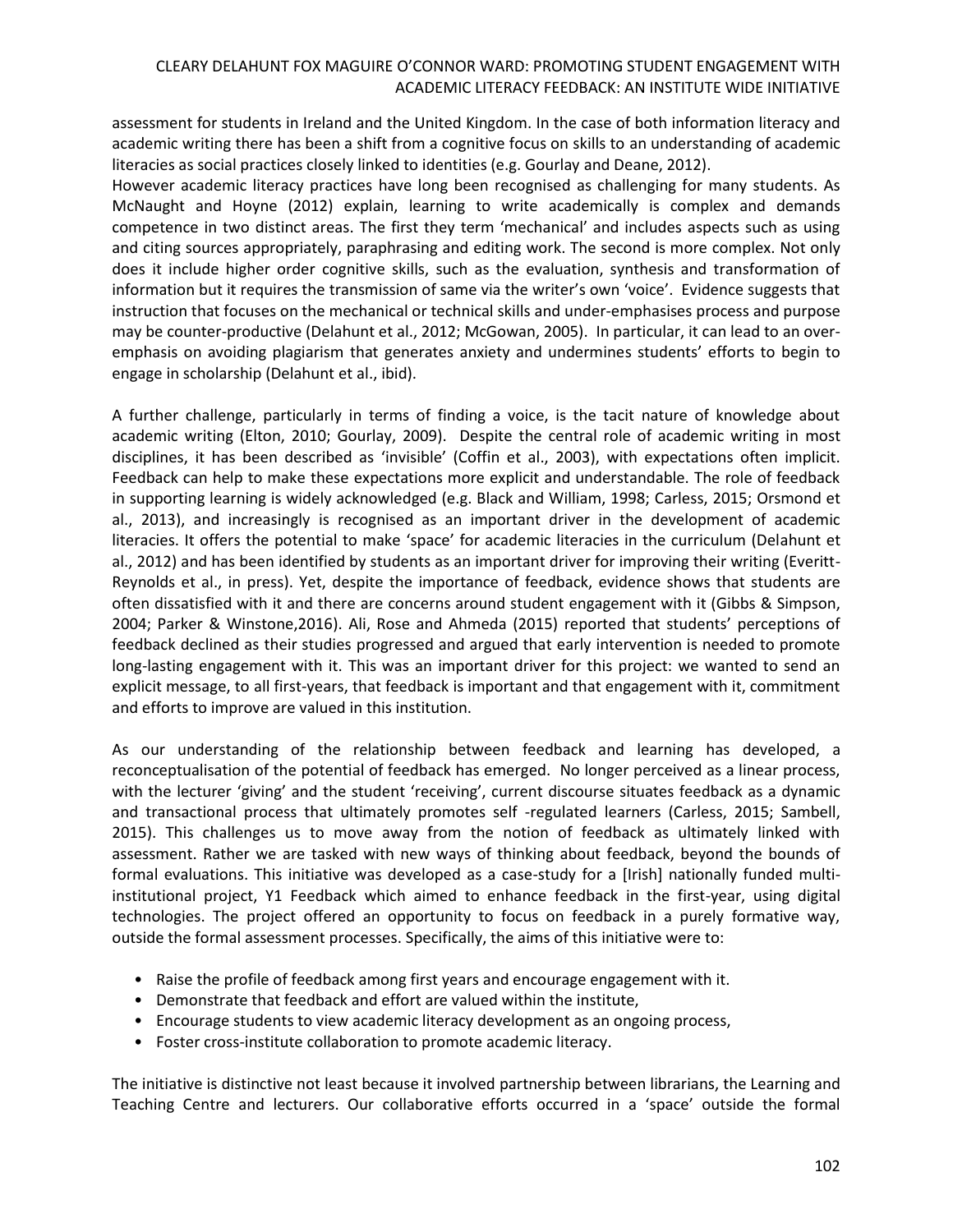curriculum and were motivated by a collective understanding that we had an opportunity to enhance information literacy and academic writing skills through focused feedback. Collaboration between librarians and faculty is identified as a means of providing an enriched learning experience and lifelong learning skills (Bennett and Gilbert 2009). However, despite the increasing emphasis on collaboration, inherent complexities, well documented in the literature, pose a barrier (see for example, Pham & Tanner 2015). What is certainly unusual is the three-way partnership approach (Einfalt & Turley, 2009) that occurred during this initiative.

## **The Information Literacy Prize for use of feedback**

The Library had run a bi-annual *Information Literacy Prize* since 2012. The prize was open to all students and awarded to the most information literate piece as assessed by a panel of librarians, rewarding the best use of information. In 2015/16, as a result of the Y1 Feedback project, the focus fundamentally shifted to engagement with and use of feedback. A further difference was the composition of the judging panel, which now included lecturers, as well as librarians. All first-year students, across the institute, were invited to submit a piece of written coursework, or a piece they wrote specifically for submission, and they would receive feedback on it. They received feedback on information literacy and writing only and not on discipline specific content. This was made clear to students at the outset. Three prizes (i-Pads) were awarded: best use of feedback, best engagement with feedback and most improved piece.

# **Approach to feedback**

There are many ways to promote engagement with feedback (Y1 Feedback, 2016) although some, such as separating grades and feedback, are only meaningful in the context of an assessment process, rather than an initiative like this. We chose to implement a staged approach, using a rubric. As Carless (2015,:192) points out '*information only becomes feedback when used productively*'. Given this, it was important to us that the students had an opportunity to apply the feedback. The students were also asked to reflect on the feedback and how they used it (or chose not to). Evidence indicates that reflections on feedback may be particularly beneficial and positively perceived by students (Jackson and Marks, 2015) and such reflection is essential in terms of the learning process (Quinton and Smallbone, 2010).

# **The rubric**

As rubrics can help to make expectations more explicit (Carless, 2015; Y1 Feedback, 2016), a rubric was an obvious choice given the tacit nature of academic literacy expectations. In addition, developing a rubric together allowed the team to develop a shared understanding of expectations and standards. This was important given the different backgrounds and perspectives. It also helped to ensure consistency in the feedback given, a further advantage of rubrics (Reddy & Andrade, 2010).

The rubric was developed to provide feedback on the identification and use of information, including aspects of academic writing such as paragraph use and structure. The criteria were adapted from Rubric Assessment of Information Literacy Skills (RAILS) project (see [http://railsontrack.info/rubrics.aspx\)](http://railsontrack.info/rubrics.aspx). The rubric criteria included attributes like referencing, use of information, writing, quality of engagement with feedback, sources used to support argument, variety of sources, and quality of discussion all had a synergy that all the project participants could relate to. The standards also deliberately emphasised the positives for entrants to shift the focus from judgement to a shared dialogical progression of their work. They were defined as 'on the way', 'achieved' and 'awesome.' Additional written feedback was provided on aspects such as 'flow', the presence of the students' own voice, and so on. It should be acknowledged that it was important to all of us that the feedback move away from a sole focus on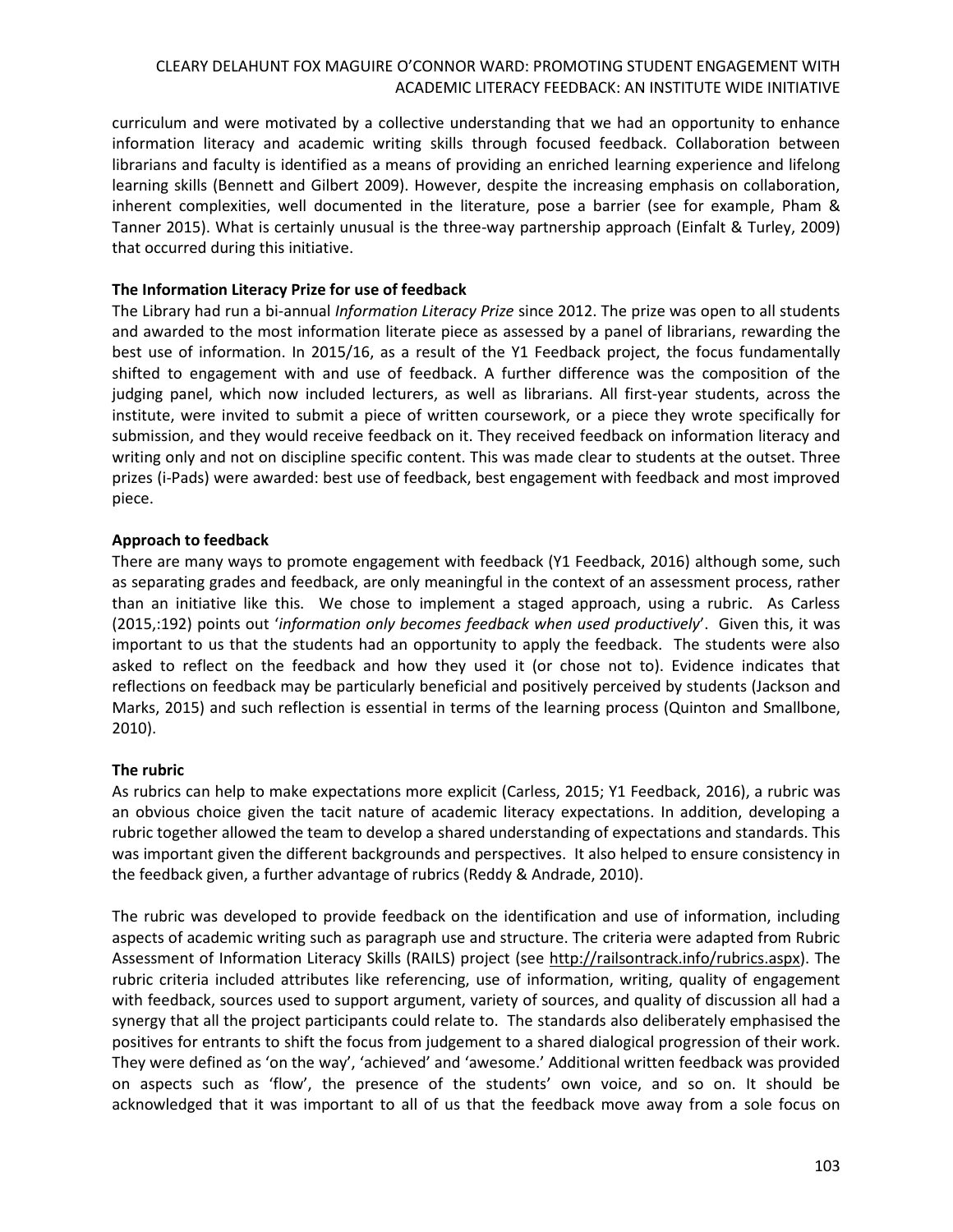academic or information literacy conventions and instead encourage involvement, engagement and ownership of the process of writing.

### **The process**

All first-year students were invited to submit a piece of written work via the Library section of our Virtual Learning Environment (VLE). Each piece was read by the panel, feedback agreed using the rubric and then provided electronically with additional comments. Students also had the option of getting additional face-to-face feedback and eight availed of this. In the second phase students applied the feedback to rework the written piece. They were also asked to complete a 'Reflections' form that asked them to explain any changes made (or not) as a consequence of the feedback.

The 2016 IL Prize for First-Year was launched in semester 2 of the academic year 2015/16 and this is the focus of this report. At the time of writing, the third iteration, the 2018 IL Prize for First-Years is complete and we discuss the ways in which this latest iteration is informed by the evaluation of the first. A second iteration ran in 2016/17. However as this focused on third-years, for reasons of space, it is not reported in detail in this paper.

## **Evaluation**

The evaluation focused on both outcome and process. The evaluation of outcome considered the level of participation and the impact on those who completed all the stages. The process evaluation was based on a series of reflective discussions held by the team. We took a formative approach (see Robson, 2017) focusing on understanding and improving the project. The evaluation was approved by the Dundalk Institute of Technology Research Ethics Committee.

#### **Participation**

There were 15 initial entries to the first phase. While this appears low in the context of approximately 1,400 first year students, it is in line with similar prizes in the institute. However, of the 15 original entries, only 6 submitted reworked pieces. As our student questionnaires are from those who completed both stages, they do not allow us to identify reasons for dropout. However, as students entered writing undertaken as part of their programmes, this work would have been formally assessed and graded at different stages throughout the semester. It is likely also that, for the majority, of these students, by the time they had received their feedback from us, they had already submitted the final piece for assessment or perhaps even had received a grade. It is reasonable to assume that, for many, reworking the original piece might not have been perceived as a good use of time, particularly given other assessment demands towards the end of the semester.

Given this, and a similar experience in the 2017 iteration (for third years), we concluded that the staged approach was not well suited to an institute-wide initiative. While this approach works well within a module, where students have a single deadline and all get feedback in advance of this, it simply wasn't possible to identify appropriate dates for submission and feedback at an institute level. Consequently, the process was revised for the 2018 Prize to emphasise assessment literacy rather than application of feedback and this is considered in more detail when we discuss the evolution of the prize.

#### **Student Experience**

Students completed a short questionnaire as part of their final submission. This asked for their perceptions of the feedback, how they used it and their intentions regarding use of feedback in the future. There were additional questions about their experience using the technologies, for the Y1 Feedback Project, but these are not reported here.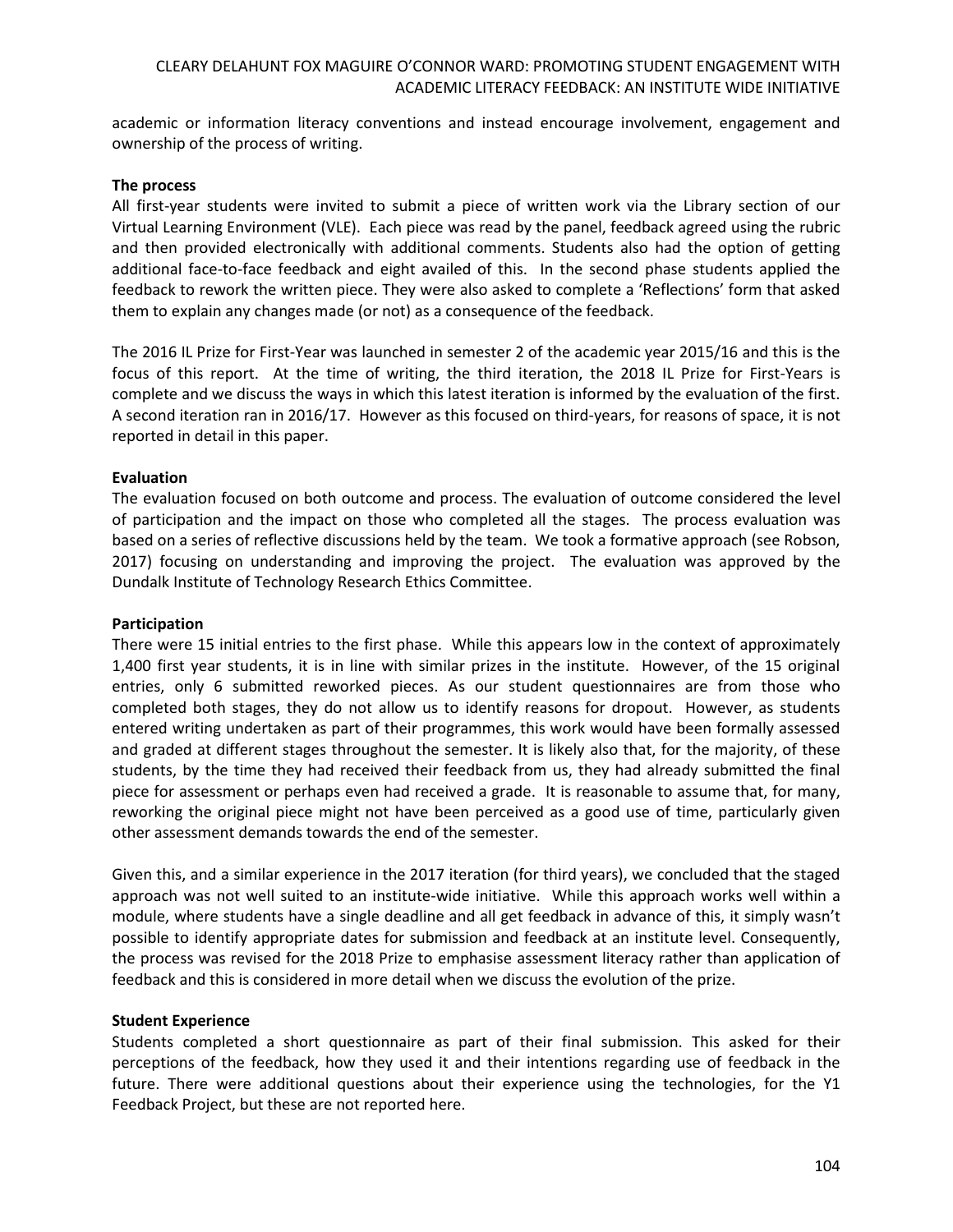The student responses indicated they found the experience motivating and supportive:

The feedback, both positive and negative helped me greatly, if it was all negative I might not have resubmitted, if it was all positive I would not have learned anything. I was enthused by the feedback and this made me determined to resubmit

All those who resubmitted had engaged with the feedback and used it to improve their work. It was clear to the panel how and where the feedback had been used:

what I found most useful were the parts which suggested rethinking the emphasis I gave to certain parts of the assignment………I significantly shortened the section of the assignment outlining… as it did little to support my main point…

A rewarding and helpful process. I was able to learn from the feedback about how to elaborate on points and to intrigue people, to make them want to continue reading my essay.

All students agreed that, in future, they would use feedback on one assignment to inform work on others.

## **Project Team Reflections**

The team engaged in a series of discussions loosely guided by Gibbs' reflective cycle. From the perspective of the team the experience was largely positive. In particular, all involved valued the opportunity to collaborate with colleagues from other areas of the institute. It enabled genuine dialogue with students, and each other, about academic literacy.

Developing the rubric in particular, was a very useful process that allowed us to clarify and agree our expectations, creating shared understandings between academics and librarians. We developed a common language that we could use to relate with each others' areas of concern. Interestingly it was also the catalyst that initially focused librarians' attention on how similar their approach to information literacy was to the lecturers' approach to academic writing. Given that we were coming to the task from different perspectives, and with different assumptions, it was very helpful to make explicit all the criteria we were using to judge the work. The issue of developing an academic presence impacts on the experience of librarians in much of their day to day work (see McGuiness, 2011). This initiative required librarians step into the place of reading, assessing and giving feedback on student work. These new practices naturally generated levels of anxiety expressed before the process began. The rubric however demonstrated to Library staff that their approaches, assessment and feedback were similar to those of other academic colleagues and that we all shared much common ground.

The first criterion in the rubric was concerned with referencing and, on reflection, we felt that this overemphasised the mechanics of writing relative to the process. However, feedback from students indicated that they valued feedback on referencing as it was a key area of concern and this kind of feedback was the most used. Given this, it was important to keep the referencing criteria, but for the 2018 Prize, the rubric was restructured to flow from higher level criteria, such as structure and flow, finishing with the more technical referencing criteria.

The initiative itself was much more time-consuming than anticipated. As it was the first time we had worked together all of us read all the work and met to agree feedback. Students were also offered additional face-to-face feedback and eight entrants availed of this. While this was very valuable for both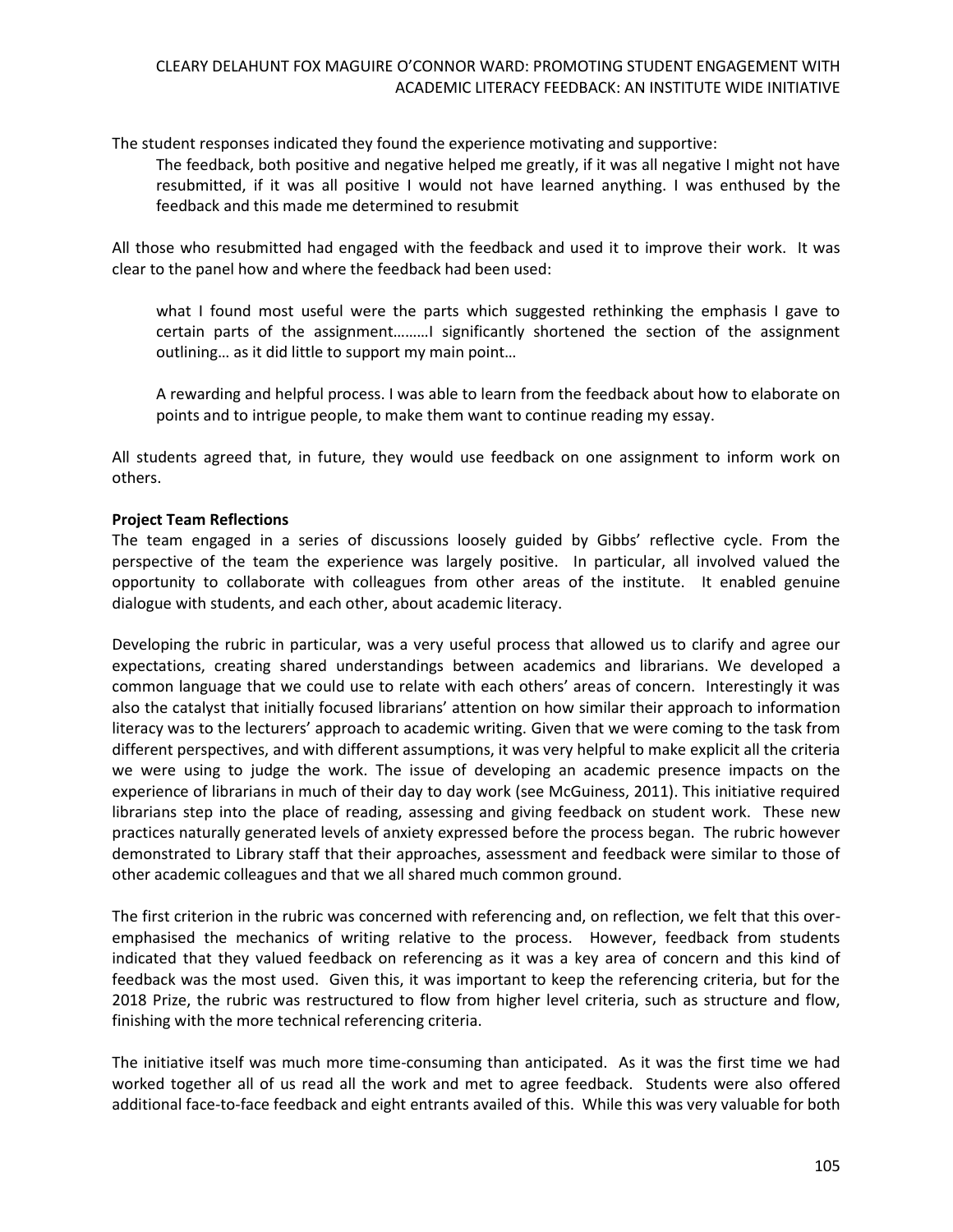parties it did add to the workload and would be difficult to sustain with larger numbers. The additional face-to-face feedback was valuable for both parties but again added to the workload. Given this experience, efforts were made to manage the workload for the 2018 iteration at the outset. This was timely as this year the number of submissions increased to 30. Notably, the number of both librarians and lecturers has increased. This enabled us to divide the panel into pairs that reviewed and provided feedback for 2-4 pieces of work. This was effective in reducing the time commitment while maintaining the dialogue between librarians and lecturers.

## **The institute**

Senior management support was important in ensuring visibility and demonstrating that engagement with feedback is valued; the prize was launched by the Registrar and prizes were awarded by the President. The promotion of the prize offered a valuable opportunity to start a conversation about feedback with first-years and the support of the Students' Union was important in this. Anecdotal evidence suggests that the prize helped to raise awareness of feedback, certainly among some groups of first-years, however we have had no way of measuring this. While the promotion included visiting class groups to talk them about the prize, this was only feasible for a fraction of first-year groups. Other channels included the Students' Union social media and emails to first-year students, however emails are not a very effective way of communicating with our students. Given this, it is likely that, while the initiative did raise awareness of feedback among students and staff, this was uneven and difficult to measure.

In order to address this, the 2017/18 prize was launched at first-year induction and used as an opportunity to talk to students about feedback. All incoming first-years attend a number of centrally organised sessions and the session on learning development focused on feedback. As part of their induction pack, each student received a copy of the 'How to use feedback' guide for students from the Developing Engagement with Feedback Toolkit (DEFT [https://www.heacademy.ac.uk/knowledge](https://www.heacademy.ac.uk/knowledge-hub/developing-engagement-feedback-toolkit-deft)[hub/developing-engagement-feedback-toolkit-deft\)](https://www.heacademy.ac.uk/knowledge-hub/developing-engagement-feedback-toolkit-deft). In these sessions, the prize was used as a lever to prompt discussion of feedback and draw attention to the guide. Certainly this seems to have had an impact on participation – there were 30 initial entries this time compared to 15.

## **The evolution of the prize**

As discussed earlier, the prize is now launched as part of induction, the team has been expanded and the rubric revised. Perhaps the most significant change has been to the nature of the task. As explained, the staged approach was not a good fit for an institute-wide initiative and the 2018 Prize focuses on assessment literacy rather applying the feedback. Students now were asked to submit a short self-assessment together with the piece of work. The self-assessment also asked students to identify where in particular they would like feedback. The feedback we gave was informed by this selfassessment. The final stage required students to engage in a structured reflection on the feedback they received and to develop an action plan based on this for future academic assignments. This is more authentic in the context of information literacy and academic writing as this feedback is often? applicable to other tasks. As Hounsell (2007) argues, this applicability makes feedback particularly valuable.

In terms of the future, we hope to expand the partnership to include students in more meaningful ways. As a first step, previous prize winners were invited to join the final judging panel for the 2018 Prize. The prize is now an established feature of institute life and we hope that it will continue to develop and grow.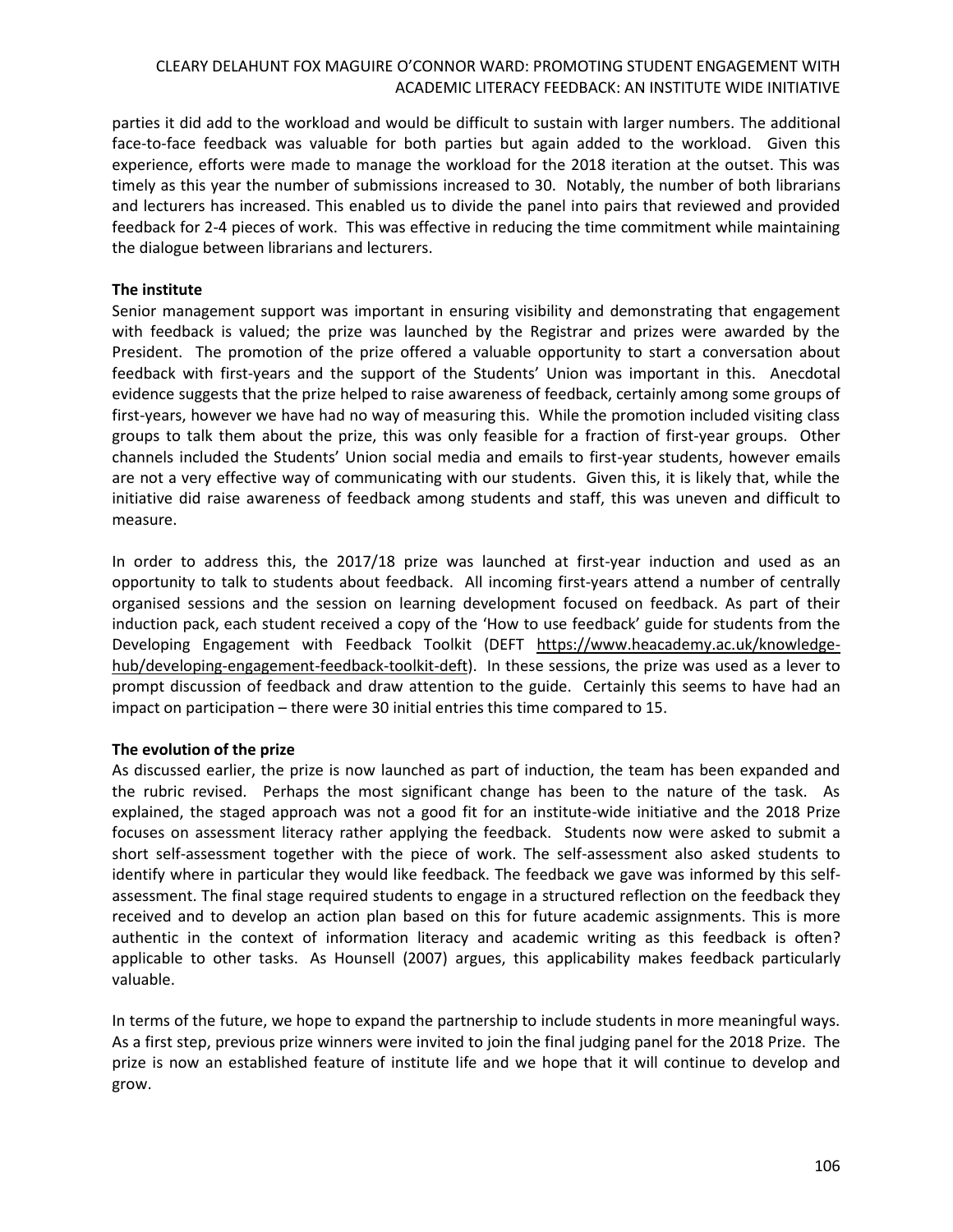### **Conclusion**

The space or place where this initiative occurred is outside the parameters of the formal curriculum. Like-minded individuals (librarians, academics and academic developers) who believed in the potential of feedback to improve and even transform learning came together in a partnership approach to collaboratively address the promotion of key skills and attitudes in our undergraduates. This partnership approach worked very well with none of the usual barriers or problems, identified in the literature, emerging. For us, perhaps because of a shared vision of enhancing student-centred learning, the space we created outside the formal curriculum, and mutual understandings and respect of each other's roles and strengths we supported and learnt from each other whilst providing meaningful feedback.

To continue learning and growing as professionals we debrief after each iteration of the prize to see what works well (or does not work) and why. Across the varied parties there was agreement that working in this manner deepened confidence in our own skills, abilities and capacities to work and learn from each other. For librarians, the process created a crack in which it was possible to see information literacy in a different light, namely as a scholarly developmental tool rather than a mechanistic one to avoid plagiarism. There is a sense that the process not only developed librarians' skills in feedback and assessment but also deepened their confidence in their own skills and capacities and their value. For academics, the process resulted in a re-examination of the feedback usually provided and the reaffirming that it needs to be both specific, appropriate and relevant for first year students.

One of the aspects of the project that we have been asked about is whether the low number of final entrants means the project has failed. For those of us involved, the number of entrants was never seen as evidence of success. Given the exploratory and pilot nature of the initiative we would have been challenged to respond effectively if the response rate had been high. This perhaps illustrates that the initiative was developed as a 'hot spot' or crack. It never intended to create an avalanche. We wanted to explore, learn and hopefully cultivate good practice in the use of feedback. Knowing the culture of our organisation we felt that creating this 'hot spot' could promote a deeper discussion among both students and staff about our practices in relation to learning and assessment. Nonetheless in terms of whether the stated aims of this initiative were met in relation to raising awareness among first years about the importance of feedback the answer is yes. The significance of engaging with feedback has been embedded in the first-year induction programme and all students received email notification and a 'blurb' about the 2017/2018 initiative. The increased submissions for this iteration suggests that there has been more focus and visibility on the potential of feedback, but a lot more work remains to be done in this area. Feedback efforts are valued within the institute and this is evident from the support of senior and middle management.

While the workload involved in the initial iteration was greater than expected, experiences has enabled us to reduce this significantly. Nevertheless, there is considerable work involved in an initiative like this and it would be very difficult to manage if the number of entrants were much higher. For us, the process has always been as important as the outcome. In these terms the benefits are considerable, particularly the opportunity to start a conversation about feedback at an institutional level and create a space for meaningful collaboration.

In conclusion, this initiative offered a space outside the formal curriculum and assessment processes to engage with students about feedback. It raised awareness of feedback at the level of the institute and was largely successful in achieving its aims, so much so that it is now an established feature of institute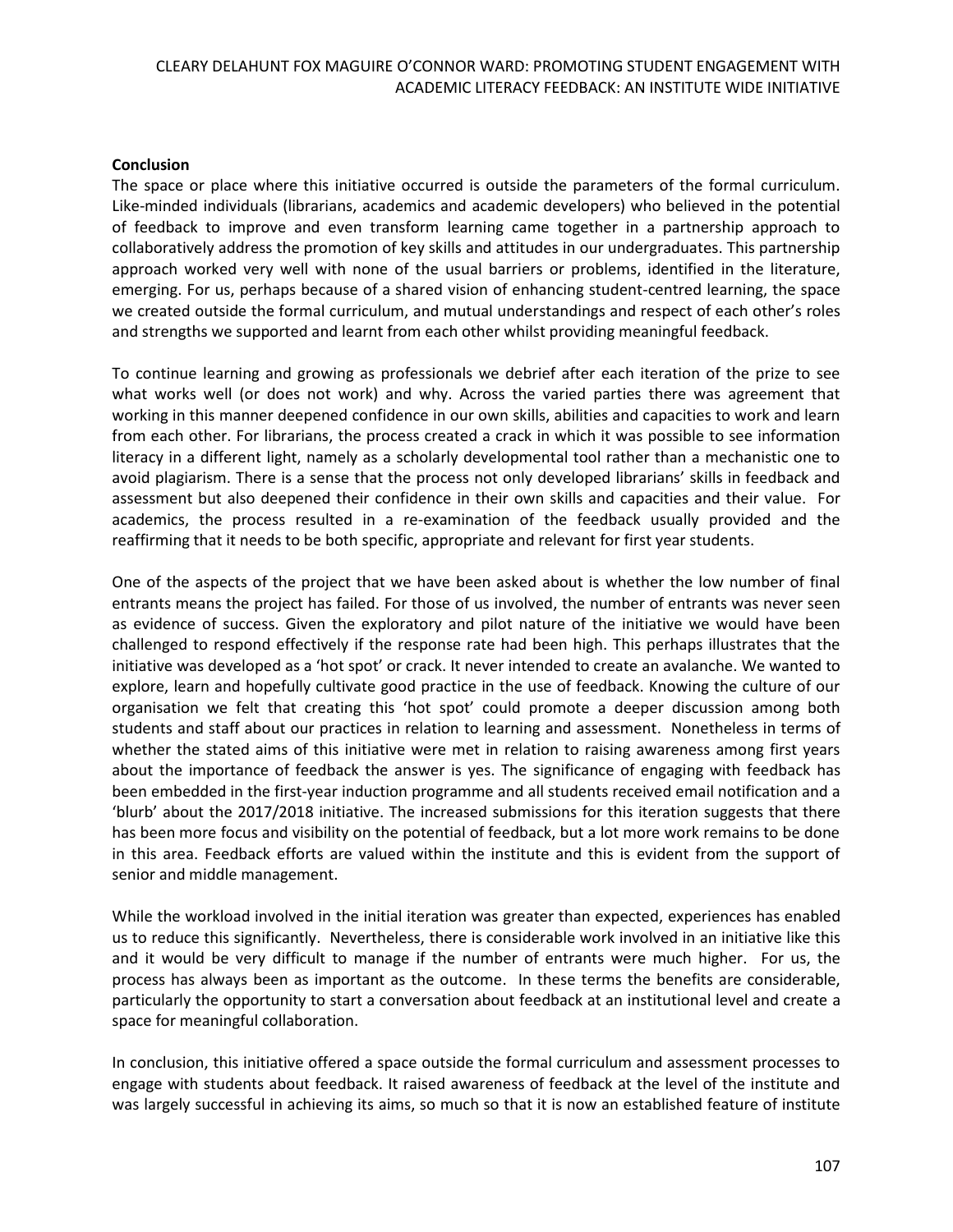life. The strong partnership between librarians, lectures and academic developers is central to its success.

### **Acknowledgements**

We gratefully acknowledge the support of the Y1 Feedback team and the National Forum for the Enhancement for Teaching and Learning. This initiative was developed as a case study for the Y1 Feedback Project. This project was funded under the National Forum for the Enhancement for Teaching and Learning's 2014 Enhancement Fund.

### **References**

ACRL (2016) *Framework for Information Literacy*. Available at:

<http://www.ala.org/acrl/standards/ilframework> (Accessed: 30 April 2018).

- Ali, N., Rose, S. and Ahmeda, L. (2015) 'Psychology students' perception of and engagement with feedback as a function of year of study', *Assessment & Evaluation,* 40(4), pp. 574-586.
- Bennett, O. and Gilbert, K. (2009) 'Extending liaison collaboration: Partnering with faculty in support of a student learning community', *References Services Review*, 37(2), pp. 131-142.
- Black, P. and William, D. (1998) 'Assessment and classroom learning', *Assessment in Education,* 5(1), pp. 7–74.
- Carless, D. (2015) *Excellence in university assessment: learning from award-winning practice*. Abingdon: Routledge.
- Coffin, C., Curry, M.J., Goodman, S., Lillis, T.M. and Swann, J. (2003) *Teaching academic writing: A toolkit for higher education*. London & New York: Routledge.
- Delahunt, B., Everitt-Reynolds, A., Maguire, M. and Sheridan, F. (2012) 'Situating academic writing in the undergraduate curriculum: Some reflections',*The All Ireland Journal of Teaching and Learning in Higher Education,* 4(2), pp. 69.1-69.10). Available at: [http://ojs.aishe.org/aishe/index.php/aishe](http://ojs.aishe.org/aishe/index.php/aishe-j/article/view/69)[j/article/view/69](http://ojs.aishe.org/aishe/index.php/aishe-j/article/view/69) (Accessed: 30 April 2018).
- Einfalt, J. and Turley, J. (2009) 'Developing a three-way collaborative model to promote first-year student engagement and skill support', *E-Journal of Business Education and Scholarship of Teaching*, 3(2), pp. 41-48.
- Elton, L. (2010) 'Academic writing and tacit knowledge', *Teaching in Higher Education*, 15(2), pp. 151- 160.
- Everitt Reynolds, A.E., Maguire, M. & Delahunt, B. (in press). They don't want my opinion do they? Authorial identity and the transition into higher education, in Spelman Miller, K. and Stevensen, M. (eds.) *Transitions in Writing.*
- Gourlay, L. (2009) 'Threshold practices: Becoming a student through academic literacies', *London Review of Education,* 7(2), pp. 181-192.
- Gourlay, L. and Deane, J. (2012) 'Loss, responsibility, blame? Staff discourses of student plagiarism', *Innovations in Education and Teaching International*, 49(1), pp.19-29.
- Gibbs, G. and Simpson, C. (2004)' Conditions under which assessment supports students' learning', *Learning and Teaching in Higher Education,* 1, pp. 3-31.
- Hounsell, D. (2015) *Flipping feedback. Wise assessment briefing no. 12.* Available at:http://www.cetl.hku.hk/ wise-assessment-forum/wp-content/ uploads/2015/08/wiseassessment-briefing12.pdf (Accessed: 17 November 2015)..
- Hounsell, D. (2007) Towards more sustainable feedback to students, in Boud, D. and Falchikov, N. (eds.) *Rethinking assessment in higher education.* London: Routledge. pp. 101-113.

Jackson, M. and Marks, L. (2015) 'Improving the effectiveness of feedback by use of assessed reflections and withholding of grades', *Assessment & Evaluation in Higher Education*, 41(4), pp.532-547.

McGowan, U. (2005) Plagiarism detection and prevention. Are we putting the cart before the horse? in Brew ,A. and Asmar, C. (eds.) *Higher Education in a Changing World. Proceedings of the HERDSA*